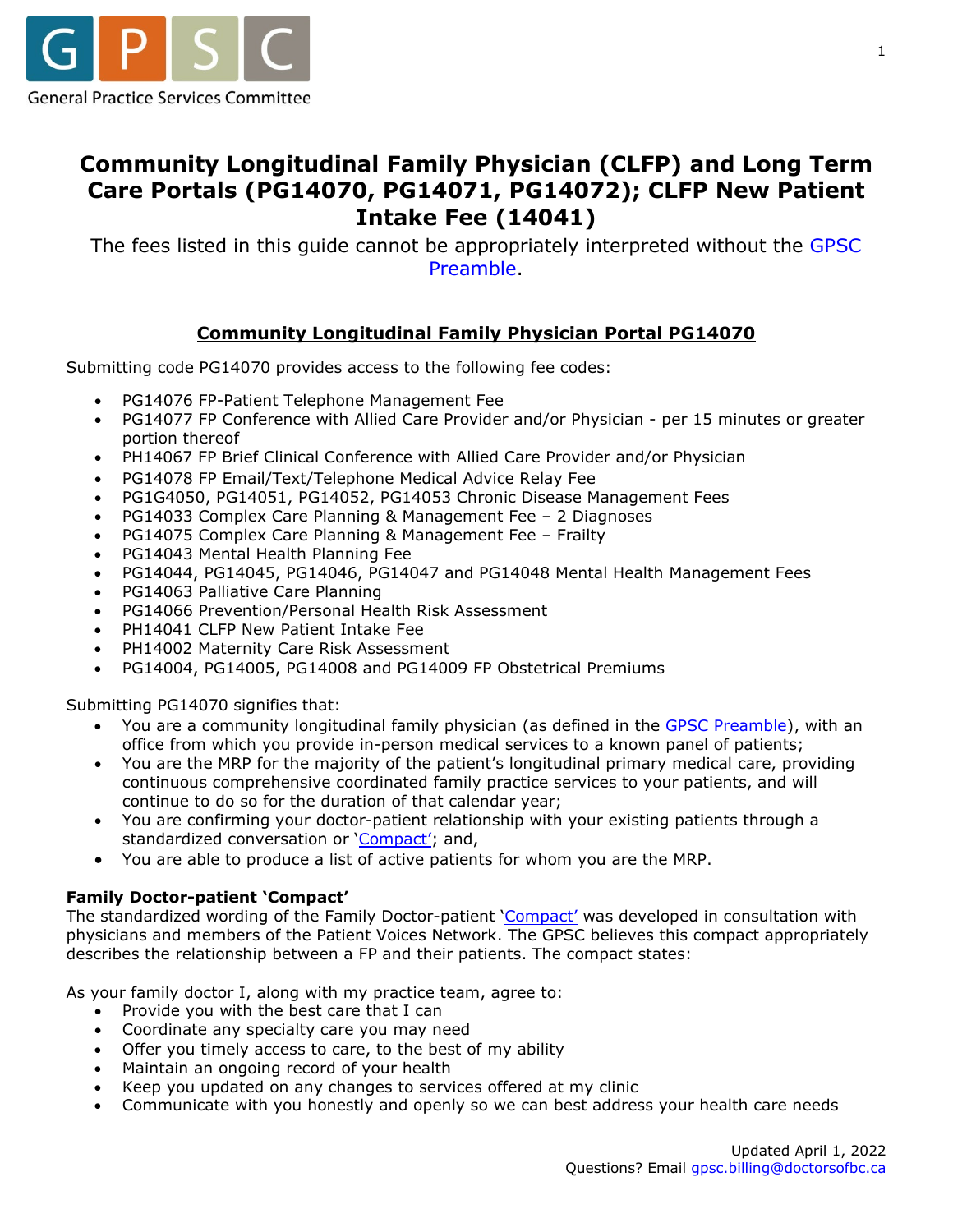As my patient I ask that you:

- Seek your health care from me and my team whenever possible and, in my absence, through my colleague(s)
- Name me as your family doctor if you have to visit an emergency facility or another provider
- Communicate with me honestly and openly so we can best address your health care needs

| <b>Fee Code</b> | <b>Description</b>                                                                                                                                                                                                                                                                                                                                                                                                                                                                                                                                                                                                                                                                                                                                                                                                                                                                                                                                                                                                                                                                                                                                                                                  | <b>Total Fee</b><br>\$ |
|-----------------|-----------------------------------------------------------------------------------------------------------------------------------------------------------------------------------------------------------------------------------------------------------------------------------------------------------------------------------------------------------------------------------------------------------------------------------------------------------------------------------------------------------------------------------------------------------------------------------------------------------------------------------------------------------------------------------------------------------------------------------------------------------------------------------------------------------------------------------------------------------------------------------------------------------------------------------------------------------------------------------------------------------------------------------------------------------------------------------------------------------------------------------------------------------------------------------------------------|------------------------|
| <b>PG14070</b>  | <b>Community Longitudinal Family Physician Portal Code</b>                                                                                                                                                                                                                                                                                                                                                                                                                                                                                                                                                                                                                                                                                                                                                                                                                                                                                                                                                                                                                                                                                                                                          |                        |
|                 | The Community Longitudinal Family Physician Portal should be submitted<br>once at the beginning of each calendar year by CLFP who maintains a<br>comprehensive longitudinal practice OR at any time during the year when<br>the MRP CLFP begins their comprehensive longitudinal practice. Successful<br>submission of PG14070 allows access to fees listed in the notes below during<br>the calendar year.<br>Submit fee item PG14070 Community Longitudinal Family Physician Portal                                                                                                                                                                                                                                                                                                                                                                                                                                                                                                                                                                                                                                                                                                               |                        |
|                 | Code using the following "Patient" demographic information:                                                                                                                                                                                                                                                                                                                                                                                                                                                                                                                                                                                                                                                                                                                                                                                                                                                                                                                                                                                                                                                                                                                                         |                        |
|                 | PHN:<br>975 303 5697<br>Patient Surname:<br>Portal<br><b>GPSC</b><br>First name:<br>Date of Birth:<br>January 1, 2013<br>ICD9 code:<br>780                                                                                                                                                                                                                                                                                                                                                                                                                                                                                                                                                                                                                                                                                                                                                                                                                                                                                                                                                                                                                                                          |                        |
|                 | <b>Notes:</b><br>i) Submit once per calendar year per physician.<br>ii) Submission provides access to the following fee codes:<br>PG14076 FP-Patient Telephone Management Fee<br>PG14077 FP Conference with Allied Care Provider and/or<br>$\bullet$<br>Physician - per 15 minutes or greater portion thereof<br>PH14067 FP Brief Clinical Conference with Allied Care Provider<br>and/or Physician<br>PG14078 FP Email/Text/Telephone Medical Advice Relay Fee<br>$\bullet$<br>PG14050, PG14051, PG14052, PG14053 Chronic Disease<br>Management Incentive Fees<br>PG14033 Complex Care Planning & Management Fee - 2<br>Diagnoses<br>PG14075 FP Frailty Complex Care Planning and Management Fee<br>- Frailty<br>PG14043 Mental Health Planning fee<br>PG14044, PG14045, PG14046, PG14047 and PG14048 Mental<br><b>Health Management Fees</b><br>PH14041 CLFP New Patient Intake Fee<br>$\bullet$<br>PG14063 Palliative Care Planning Fee<br>$\bullet$<br>PG14066 Personal Health Risk Assessment (Prevention) Fee<br>$\bullet$<br>PH14041 CLFP New Patient Intake Fee<br>PH14002 Maternity Care Risk Assessment<br>PG14004, PG14005, PG14008 and PG14009 FP Obstetrical<br>$\bullet$<br>Premiums. |                        |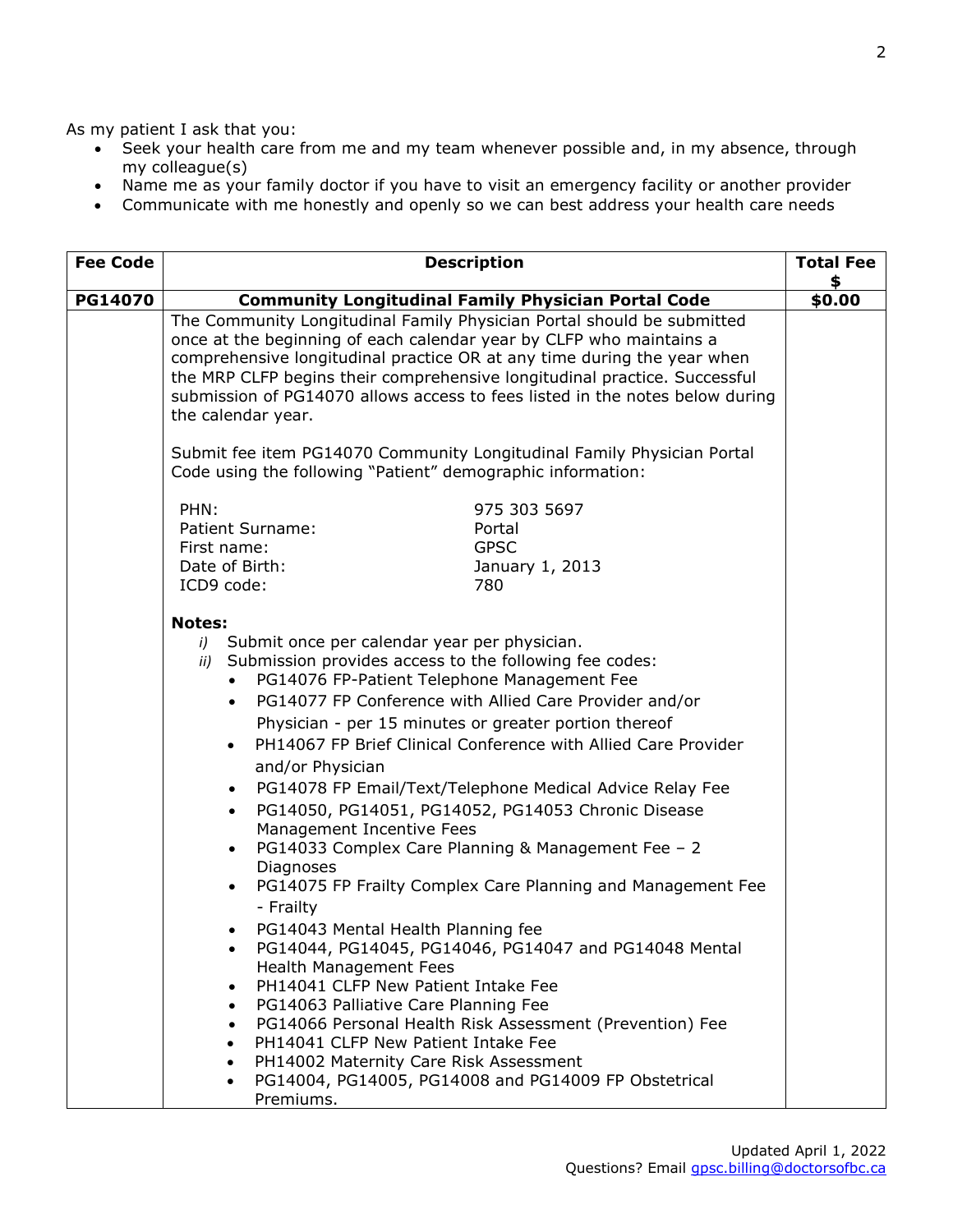| iii) Not payable to any physician who has billed and been paid for any |  |
|------------------------------------------------------------------------|--|
| specialist consultation in the previous 12 months.                     |  |
| iv) Not billable by physicians working under an Alternative            |  |
| Payment/Funding model whose duties would otherwise include             |  |
| provision of this service.                                             |  |

### **Locum Community Longitudinal Family Physician Portal PG14071**

The Locum Community Longitudinal Family Physician Portal Code (PG14071) provides access to the following incentive fee codes:

- PG14076 FP-Patient Telephone Management Fee
- PG14077 FP Conference with Allied Care Provider and/or physician per 15 minutes or greater portion thereof
- PH14067 FP Brief Clinical Conference with Allied Care Provider and/or Physician
- PG14078 FP Email/Text/Telephone Medical Advice Relay Fee
- PG14050, PG14051, PG14052, PG14053 Chronic Disease Management Incentive Fees
- PG14033 Complex Care Planning & Management Fee 2 Diagnoses
- PG14075 FP Frailty Complex Care Planning and Management Fee Frailty
- PG14043, PG14044, PG14045, PG14046, PG14047, PG14048 Mental Health Planning & Management Fees
- PG14063 Palliative Care Planning
- PG14066 Personal Health Risk Assessment/Prevention
- PH14002 Maternity Risk Assessment Fee
- PG14004, PG14005, PG14008 and PG14009 FP Obstetrical Premiums

These fees are accessible by a locum tenens when working on a temporary basis for a MRP FP who is away from practice. As per the [GPSC Preamble,](https://gpscbc.ca/sites/default/files/uploads/GPSC_Preamble-Billing-Guide_20211001.pdf) a locum tenens is defined as a physician with appropriate credentials who substitutes on a temporary basis for another physician who is away from practice.

The host CLFP must have submitted PG14070 in the same calendar year. The locum tenens and host FP should discuss and mutually agree which of the services accessed through the Community Longitudinal Family Physician Portal may be provided and billed by the locum. However, locums have their own annual allotment of PH14067 (FP Brief Clinical Conference with Allied Care Provider and/or Physician, PG14076 (FP Patient Telephone Management Fee) and PG14078 (FP Patient Email/Text/Telephone Medical Advice Relay Fee).

Submitting PG14071 signifies that:

• You are providing community longitudinal family practice services to the patients of host physicians, and will continue to do so for the duration of any locum coverage for a family physician who has submitted PG14070.

| <b>Fee Code</b> | <b>Description</b>                                                                                                                                                                                                                                                                                                                                                                                                                                      | <b>Total Fee</b> |
|-----------------|---------------------------------------------------------------------------------------------------------------------------------------------------------------------------------------------------------------------------------------------------------------------------------------------------------------------------------------------------------------------------------------------------------------------------------------------------------|------------------|
| PG14071         | <b>Locum Community Longitudinal Family Physician Portal Code</b>                                                                                                                                                                                                                                                                                                                                                                                        | \$0.00           |
|                 | The Locum Community Longitudinal Family Physician Portal Code may be<br>submitted by the FP who provides locum coverage for Family Physicians who<br>have submitted PG14070. PG14071 should be submitted once at the<br>beginning of the calendar year or prior to the start of the first locum for a<br>host FP who has submitted PG14070 in the same calendar year. Once<br>processed by MSP, the locum may access the fees listed in note ii) below. |                  |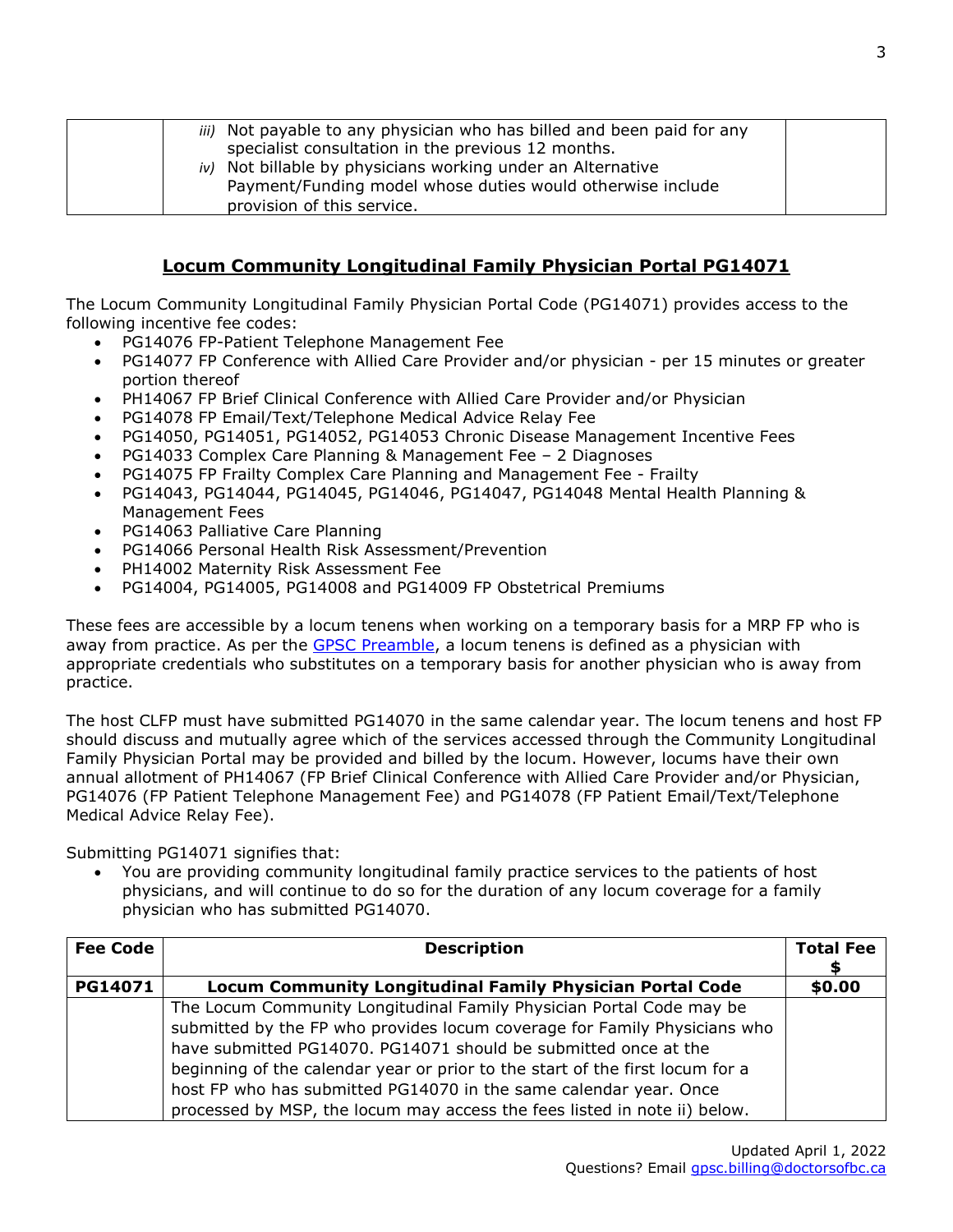Submit fee item PG14071 Locum Community Longitudinal Family Physician Portal Code using the following "Patient" demographic information: PHN: Patient Surname: First name: Date of Birth: ICD9 code: 975 303 5697 Portal GPSC January 1, 2013 780 Submission of this code signifies that: • You are providing continuous comprehensive coordinated family practice services to the patients of the host physician who has submitted PG14070 and will continue to do so for the duration of locum coverage. **Notes:**  *i)* Submit once per calendar year at the beginning of the year or prior to the first locum for a family physician who has submitted PG14070 in the same calendar year. *ii)* Submission provides access to the following incentive fee codes: • PG14076 FP-Patient Telephone Management Fee • PG14077 FP Conference with Allied Care Provider and/or physician - per 15 minutes or greater portion thereof • PH14067 FP Brief Clinical Conference with Allied Care Provider and/or Physician • PG14078 FP Email/Text/Telephone Medical Advice Relay Fee • PG14050, PG14051, PG14052, PG14053 Chronic Disease Management Incentive Fees • PG14033 Complex Care Planning & Management Fee – 2 Diagnoses • PG14075 FP Frailty Complex Care Planning and Management Fee - Frailty • PG14043, PG14044, PG14045, PG14046, PG14047, PG14048 Mental Health Planning & Management fees • PG14063 Palliative Care Planning Fee • PG14066 Personal Health Risk Assessment (Prevention) • PH14002 Maternity Risk Assessment Fee • PG14004, PG14005, PG14008 and PG14009 FP Obstetrical Premiums *iii)* Not payable to any physician who has billed and been paid for any specialist consultation in the previous 12 months. *iv)* Not billable by physicians working under an Alternative Payment/Funding model whose duties would otherwise include provision of this service.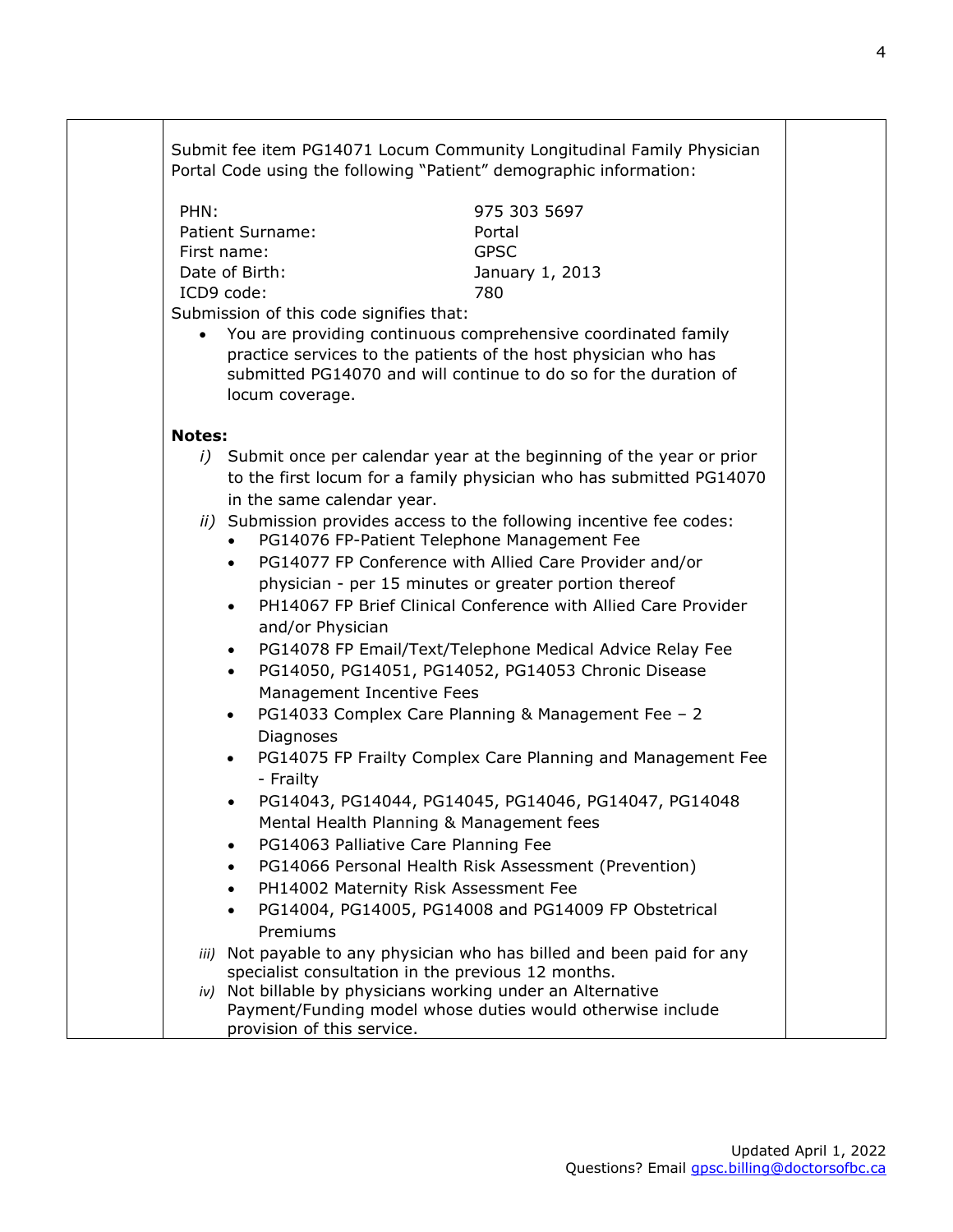# **Long Term Care Portal (PG14072)**

Effective January 1, 2021, family physicians who have a focused practice in long term care facilities and are not working as a Community Longitudinal Family Physician (as defined in the [GPSC Preamble\)](https://gpscbc.ca/sites/default/files/uploads/GPSC_Preamble-Billing-Guide_20211001.pdf) in a community-based physician office or clinic will not be eligible to submit the Community Longitudinal Family Physician Portals (PG14070, PG14071).

Effective January 1, 2021, family physicians who have a focused practice in long term care facilities and are not working as a Community Longitudinal Family Physician (as defined in the [GPSC Preamble\)](https://gpscbc.ca/sites/default/files/uploads/GPSC_Preamble-Billing-Guide_20211001.pdf) in a community-based physician office or clinic may submit the Long Term Care Portal Code (PG14072) to access the following fee codes:

- PG14076 FP-Patient Telephone Management Fee
- PG14077 FP Conference with Allied Care Provider and/or Physician per 15 minutes or greater portion thereof
- PH14067 FP Brief Clinical Conference with Allied Care Provider and/or Physician
- PG14078 FP Email/Text/Telephone Medical Advice Relay Fee
- PG14050, PG14051, PG14052, PG14053 Chronic Disease Management Fees

| <b>Fee Code</b> | <b>Description</b>                                                                                                                                                                                                                                                                                                                          |                                                                                                                                                                                                                                                      | <b>Total Fee</b> |
|-----------------|---------------------------------------------------------------------------------------------------------------------------------------------------------------------------------------------------------------------------------------------------------------------------------------------------------------------------------------------|------------------------------------------------------------------------------------------------------------------------------------------------------------------------------------------------------------------------------------------------------|------------------|
|                 |                                                                                                                                                                                                                                                                                                                                             |                                                                                                                                                                                                                                                      | \$               |
| PG14072         | <b>Long Term Care Portal</b>                                                                                                                                                                                                                                                                                                                |                                                                                                                                                                                                                                                      | \$0.00           |
|                 | The Long Term Care Portal Code should be submitted once at the beginning<br>of each calendar year by family physicians who have a focused practice in<br>long term care facilities and is not working as a Community Longitudinal<br>Family Physician (as defined in the GPSC Preamble) in a community-based<br>physician office or clinic. |                                                                                                                                                                                                                                                      |                  |
|                 | When a family physician first begins a long term care focused practice, the<br>Long Term Care Portal Code should be submitted when the focused practice<br>begins. Successful submission of PG14072 allows access to fees listed in the<br>notes below during the calendar year.                                                            |                                                                                                                                                                                                                                                      |                  |
|                 | Submit fee item PG14072 Long Term Care Portal Code using the following<br>"Patient" demographic information:                                                                                                                                                                                                                                |                                                                                                                                                                                                                                                      |                  |
|                 | PHN:<br>975 303 5697<br>Patient Surname:<br>Portal<br><b>GPSC</b><br>First name:<br>Date of Birth:<br>January 1, 2013<br>ICD9 code:<br>780                                                                                                                                                                                                  |                                                                                                                                                                                                                                                      |                  |
|                 | <b>Notes:</b><br>i) Submit once per calendar year per physician.<br>ii) Submission provides access to the following fee codes:<br>PG14076 FP-Patient Telephone Management Fee<br>$\bullet$<br>- per 15 minutes or greater portion thereof<br>and/or Physician<br>$\bullet$<br><b>Management Fees</b>                                        | PG14077 FP Conference with Allied Care Provider and/or physician<br>PH14067 FP Brief Clinical Conference with Allied Care Provider<br>PG14078 FP Email/Text/Telephone Medical Advice Relay Fee<br>PG14050, PG14051, PG14052, PG14053 Chronic Disease |                  |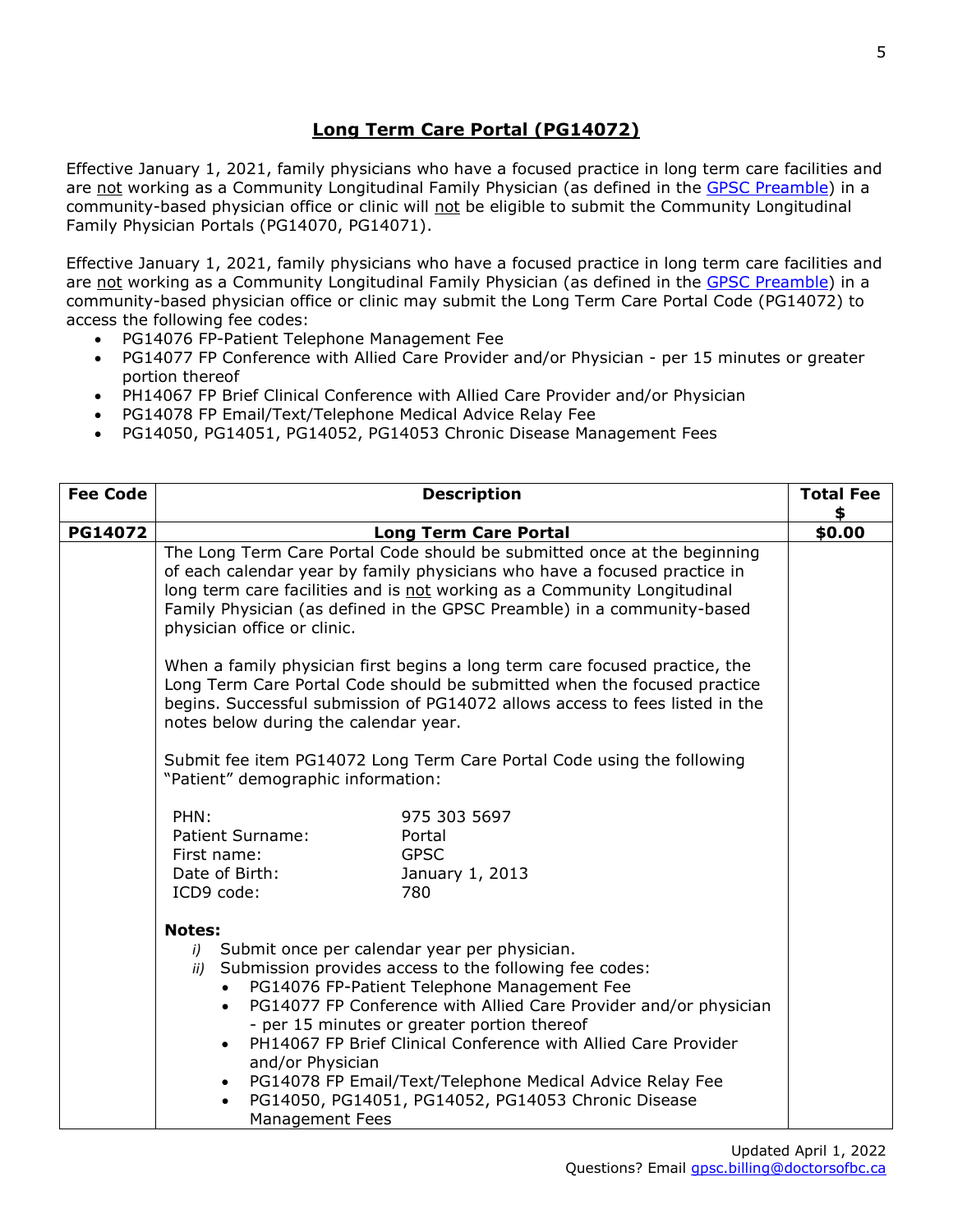| <i>iii</i> ) Not payable to any physician who has billed and been paid for any<br>specialist consultation in the previous 12 months.<br>iv) Not billable by physicians working under an Alternative<br>Payment/Funding model whose duties would otherwise include<br>provision of this service. |  |
|-------------------------------------------------------------------------------------------------------------------------------------------------------------------------------------------------------------------------------------------------------------------------------------------------|--|
|-------------------------------------------------------------------------------------------------------------------------------------------------------------------------------------------------------------------------------------------------------------------------------------------------|--|

# **CLFP New Patient Intake Fee (PH14041)**

| <b>Fee Code</b> | <b>Description</b>                                                                                                                                                                                                                                                                                                                                                                                                                                                                                                                                                                                                                                                                                                                                                            | <b>Total Fee</b><br>\$ |
|-----------------|-------------------------------------------------------------------------------------------------------------------------------------------------------------------------------------------------------------------------------------------------------------------------------------------------------------------------------------------------------------------------------------------------------------------------------------------------------------------------------------------------------------------------------------------------------------------------------------------------------------------------------------------------------------------------------------------------------------------------------------------------------------------------------|------------------------|
| PH14041         | <b>CLFP New Patient Intake Fee</b>                                                                                                                                                                                                                                                                                                                                                                                                                                                                                                                                                                                                                                                                                                                                            |                        |
|                 | Payable in addition to a visit fee for confirming the addition of a new patient<br>to the physician's panel where the longitudinal doctor-patient relationship<br>has been confirmed through a standardized conversation or 'compact'.<br>By billing PH14041, the FP commits to assuming the role of Most Responsible<br>Provider (MRP) for the patient.                                                                                                                                                                                                                                                                                                                                                                                                                      | \$15.00                |
|                 | <b>Notes:</b><br>Payable to the family physician who will be most responsible for the<br>i)<br>majority of the patient's longitudinal care and who has successfully<br>submitted and met the requirements for PG14070 in the same<br>calendar year. Not payable to locum physicians.<br>ii) Must be billed within the first 3 months of the MRP onboarding the<br>new patient into their ongoing care.<br><i>iii</i> ) A visit must have been provided by the billing physician on the same<br>day or within 3 months prior to the billing of PH14041.<br>iv) Payable to a maximum of 1 per patient per calendar year.<br>Not payable to physicians working under an Alternative<br>V)<br>Payment/Funding model which is inclusive of the activities included in<br>this fee. |                        |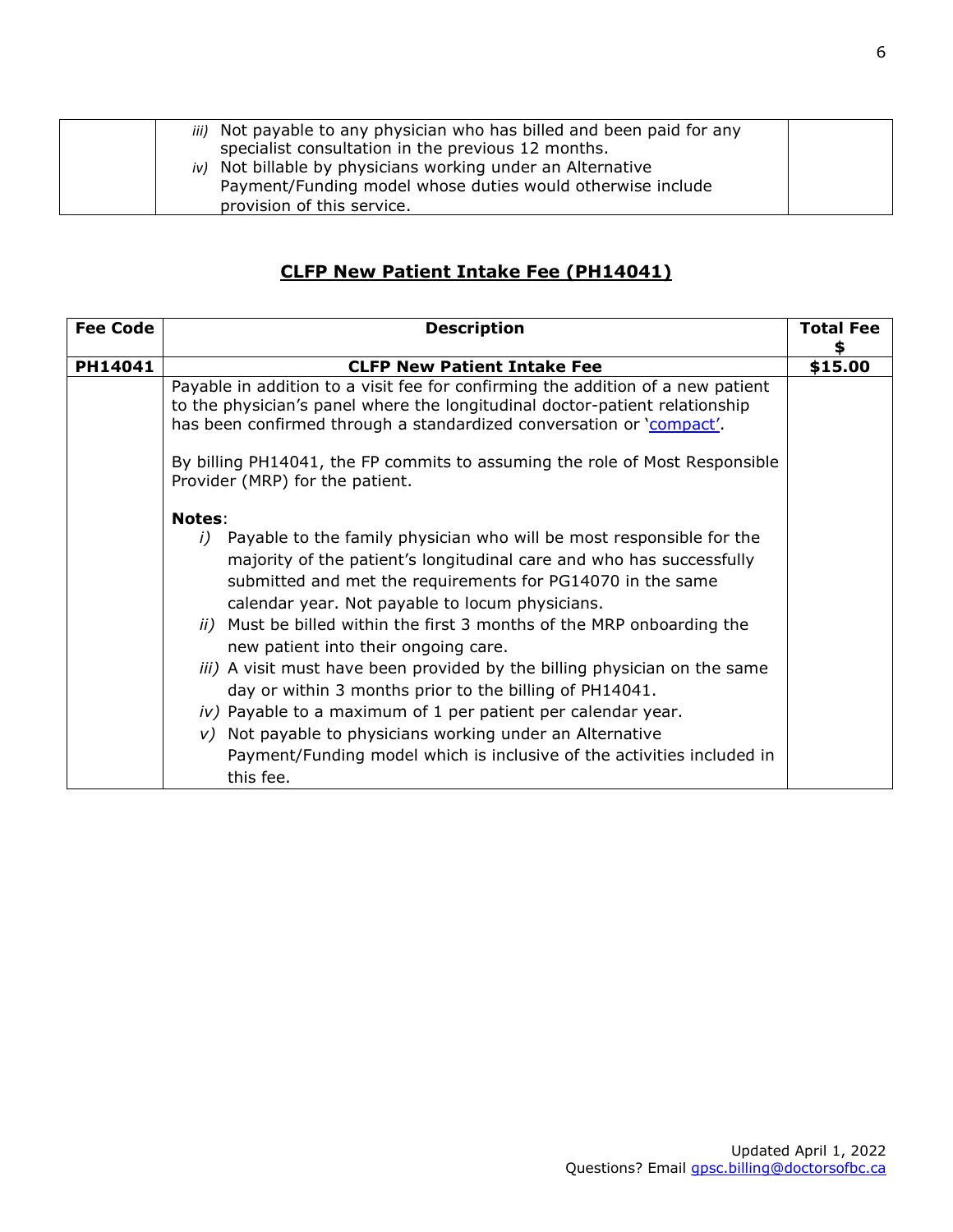# **Frequently Asked Questions**

## **Community Longitudinal Family Physician Portal Code PG14070**

#### **1. How do I submit the Community Longitudinal Family Physician Portal Code (PG14070)?**

To submit code PG14070 use diagnostic code **780** and the following program "Patient" demographic information:

PHN#: 975 303 5697 Patient Surname: Portal First name: GPSC Date of Birth: January 1, 2013

The Community Longitudinal Family Physician (CLFP) Portal Code PG14070 should be submitted once at the beginning of each calendar year by CLFP who maintains a comprehensive longitudinal practice OR at any time during the year when the MRP CLFP begins their comprehensive longitudinal practice.

Once processed by MSP, this will allow access to the fees outlined in question two below for the balance of that calendar year.

#### **2. What are the fees available to family physicians who submit PG14070?**

Fees that are available to most responsible provider (MRP) CLFPs who have submitted PG14070 include:

- PG14076 FP-Patient Telephone Management Fee
- PG14077 FP Conference with Allied Care Provider and/or Physician per 15 minutes or greater portion thereof
- PH14067 FP Brief Clinical Conference with Allied Care Provider and/or Physician
- PG14078 FP Email/Text/Telephone Medical Advice Relay Fee
- PG1G4050, PG14051, PG14052, PG14053 Chronic Disease Management Fees
- PG14033 Complex Care Planning & Management Fee 2 Diagnoses
- PG14075 Complex Care Planning & Management Fee Frailty
- PG14043 Mental Health Planning Fee
- PG14044, PG14045, PG14046, PG14047 and PG14048 Mental Health Management Fees
- PG14063 Palliative Care Planning
- PG14066 Prevention/Personal Health Risk Assessment
- PH14041 CLFP New Patient Intake Fee
- PH14002 Maternity Care Risk Assessment
- PG14004, PG14005, PG14008 and PG14009 FP Obstetrical Premiums
- **3. Do FPs who have a focused practice in long term care facilities, but who do not have a separate community practice, qualify to submit P[G14070](https://bcfamilydocs.ca/fee/gpsc-portal-code/) and access the additional codes available through the CLFP portal?**

No, FPs who do not have a community longitudinal family practice and no longer meet the definition of a CLFP are not eligible to bill the CLFP Portal Code. FPs who have a focused long term care practice may bill the Long Term Care (LTC) Portal (14072) to access the following fee codes:

- PG14076 FP Patient Telephone Management Fee
- PG14077 FP Conference with Allied Care Provider and/or Physician per 15 minutes or greater portion thereof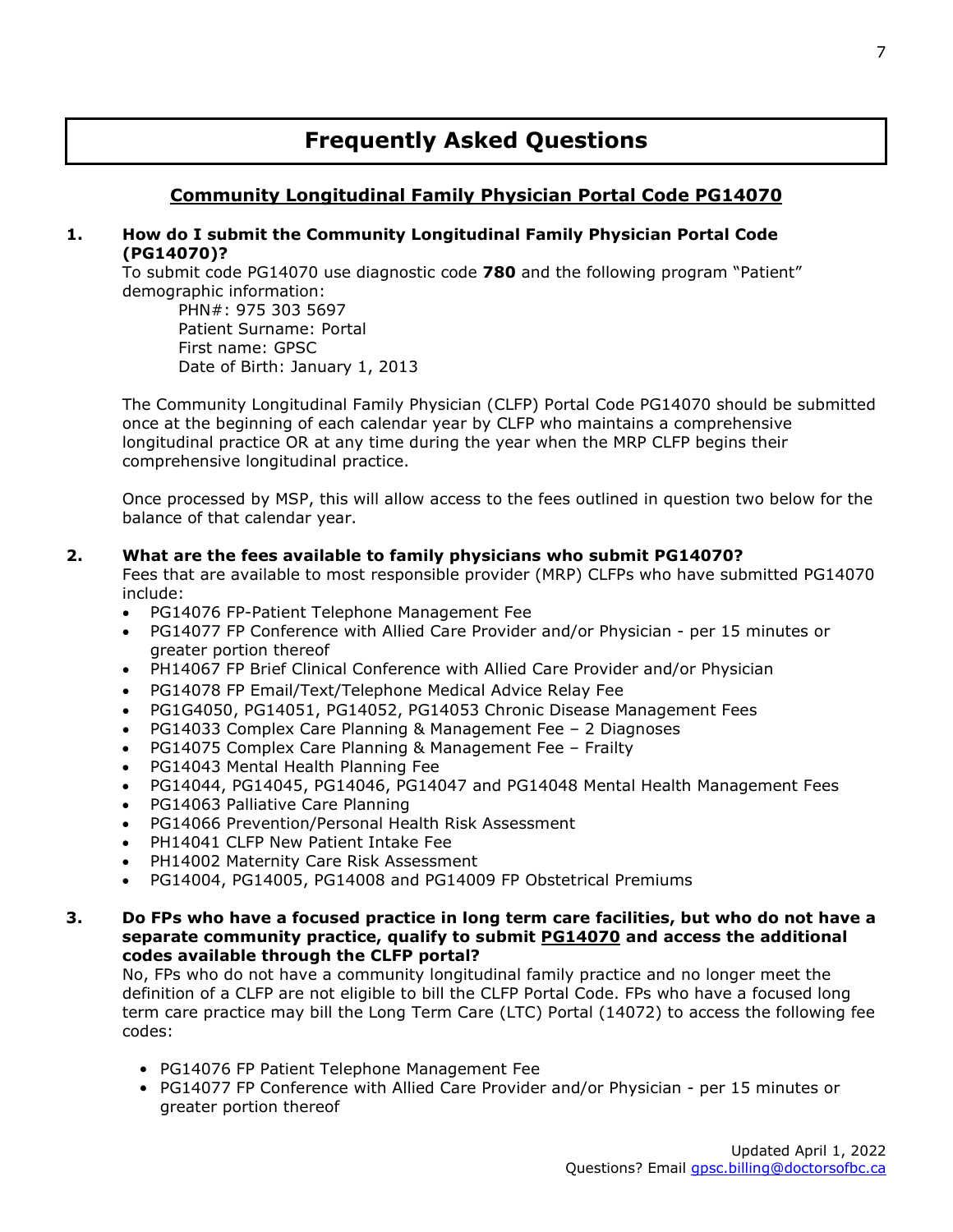- PH14067 FP Brief Clinical Conference with Allied Care Provider and/or Physician
- PG14078 FP Email/Text/Telephone Medical Advice Relay Fee
- PG14050, PG14051, PG14052, PG14053 Chronic Disease Management Fees

#### **4. What is meant by my needing to 'confirm your doctor-patient relationship with your existing patients'?**

The standardized wording of the doctor-patient ['Compact'](https://gpscbc.ca/sites/default/files/uploads/Incentive%20Program%20Compact%20Family%20physician-patient%20%28ID%20269971%29.pdf) was developed in consultation with FPs and members of the Patient Voices Network. The GPSC believes this compact appropriately describes the relationship between a Community Longitudinal Family Physician and his/her patients. The compact states:

*As your family doctor, my practice team and I will:*

- *Provide you with the best care that we can*
- *Coordinate any specialty care that you need*
- *Offer you timely access to care within the best of our ability*
- *Maintain an ongoing record of your health*
- *Keep you up-to-date on any changes to the services offered at our office*
- *Communicate with you honestly and openly to address your health care needs.*

*As my patient, I ask that you:*

- *Seek your health care from me and my team whenever possible*
- *Identify me as your doctor if you have to visit an emergency facility or other health care provider, so they can provide me with information about your treatment for your medical record*
- *Communicate with me honestly and openly so that we can best address your health care needs.*

You do not need to provide this information to each of your patients individually. However, MRP FPs should display this compact in their offices to encourage conversations about the doctorpatient relationship and what it means for both parties.

### **5. Am I required to agree to take on new patients in order to be eligible to submit PG14070?**

No.

#### **6. I work at two different clinics. Do I submit PG14070 at each one?**

No, that is not necessary. However, remember that submitting PG14070 means you are confirming your doctor-patient relationship and have committed to providing longitudinal care to your panel of patients. Unless this is the case in both clinics, then you should only bill portal fees when working in the clinic where you maintain your longitudinal practice and act as MRP for a panel of patients.

#### **7. What defines a physician who is the Most Responsible Physician (MRP)?**

GPSC defines MRP as the physician who takes responsibility for directing and coordinating the ongoing longitudinal care and management of a patient. This includes coordinating clinical services delegated to other providers, ensuring cross coverage when MRP is unavailable, and coordinating referrals to specialty care when needed.

#### **8. Can a walk-in clinic bill the CLFP Portal Codes for patients who attend the clinic for longitudinal care?**

PG14070 must be submitted under the MSP practitioner number of an individual physician who has confirmed their commitment to act as MRP CLFP for the longitudinal care of a known panel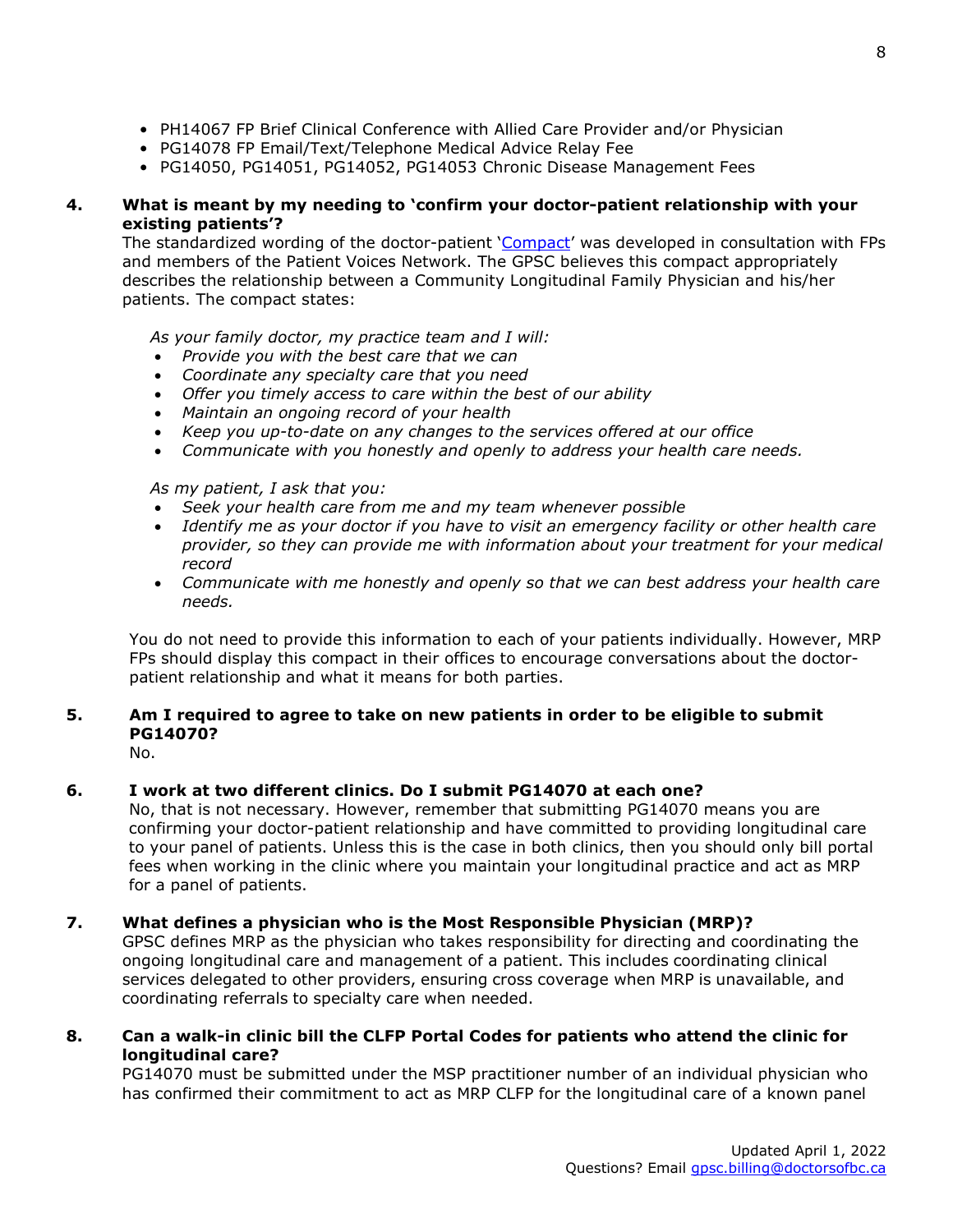of patients. PG14070 may not be submitted by one physician on behalf of a clinic. If you are providing episodic care at the walk-in clinic then PG14070/71 may not be submitted.

If you have made the commitment to act as MRP CLFP for the longitudinal care of a group of patients, and confirmed your doctor-patient relationship with them, then you may submit PG14070 whether you see patients by appointment or on a walk-in basis. However, portal fees are only billable for patients with whom you have confirmed your doctor-patient relationship.

See FAQ #13 in the following section on the PG14071 Locum Community Longitudinal Family Physician Portal Code.

**9. Do I have to submit both PG14070 to access the GPSC fees for my own panel of patients and PG14071 to access GPSC fees when seeing patients on behalf of colleagues when I'm on call or they are away?**

No. As long as your colleagues have also submitted PG14070 then you may bill portal fees when caring for their patients.

**10. Do members of Maternity Networks and In-patient Networks need to submit PG14070?**  FPs who are registered in a Maternity Network are able to bill the GPSC obstetrical delivery incentives and Portal fee codes PG14076, PG14077, PH14067, and PG14078. If you also have a community family practice (or locum in such practices) you must submit PG14070/71 to gain access to the other Portal fee codes. FPs who are registered in an In-patient Network are able to bill Portal fee codes PG14076, PG14077, PH14067, and PG14078. To access other GPSC fee codes, FPs or locums must submit PG14070/71.

#### **Locum Community Longitudinal Family Physician Portal Code PG14071**

#### **11. What is the difference between PG14070 and PG14071?**

PG14070 is for FPs who have committed to be the MRP CLFP for the longitudinal care of a panel of patients as outlined in the compact included in #4 above under CLFP Portal.

PG14071 should be submitted by locum tenens, defined as a FP "who substitutes on a temporary basis for another physician who is away from practice." This allows access to the CLFP Portal fees when the locum is working for a host MRP CLFP who has submitted PG14070.

**12. Which of the GPSC fee codes, if any, can a locum tenens bill when working in a practice where the host MRP CLFP has submitted PG14070?** 

There should be a discussion between the host MRP CLFP and the locum tenens prior to the start of any locum about provision of and billing for services payable under any GPSC initiated fee. Many of these fees are for services or care beyond the individual visit. For example, planning fees include payment for the planning visit and pre-payment for the time, intensity and complexity of providing care in the coming year.

Since the host MRP CLFP is responsible for the follow-up management of the care remunerated through the fees, it must be agreement that it would be appropriate for the service to be provided by the locum tenens. There are also considerations for how the billing of the fees will be treated in the locum agreement for calculation of fee splitting/payment.

**13. In the clinic where I work the medical director submits PG14070 and other FPs working in the clinic submit PG14071. We pay overhead, have our own patient panels, and provide community longitudinal care to our patients. Is PG14071 appropriate to submit for my clinic's business arrangement?**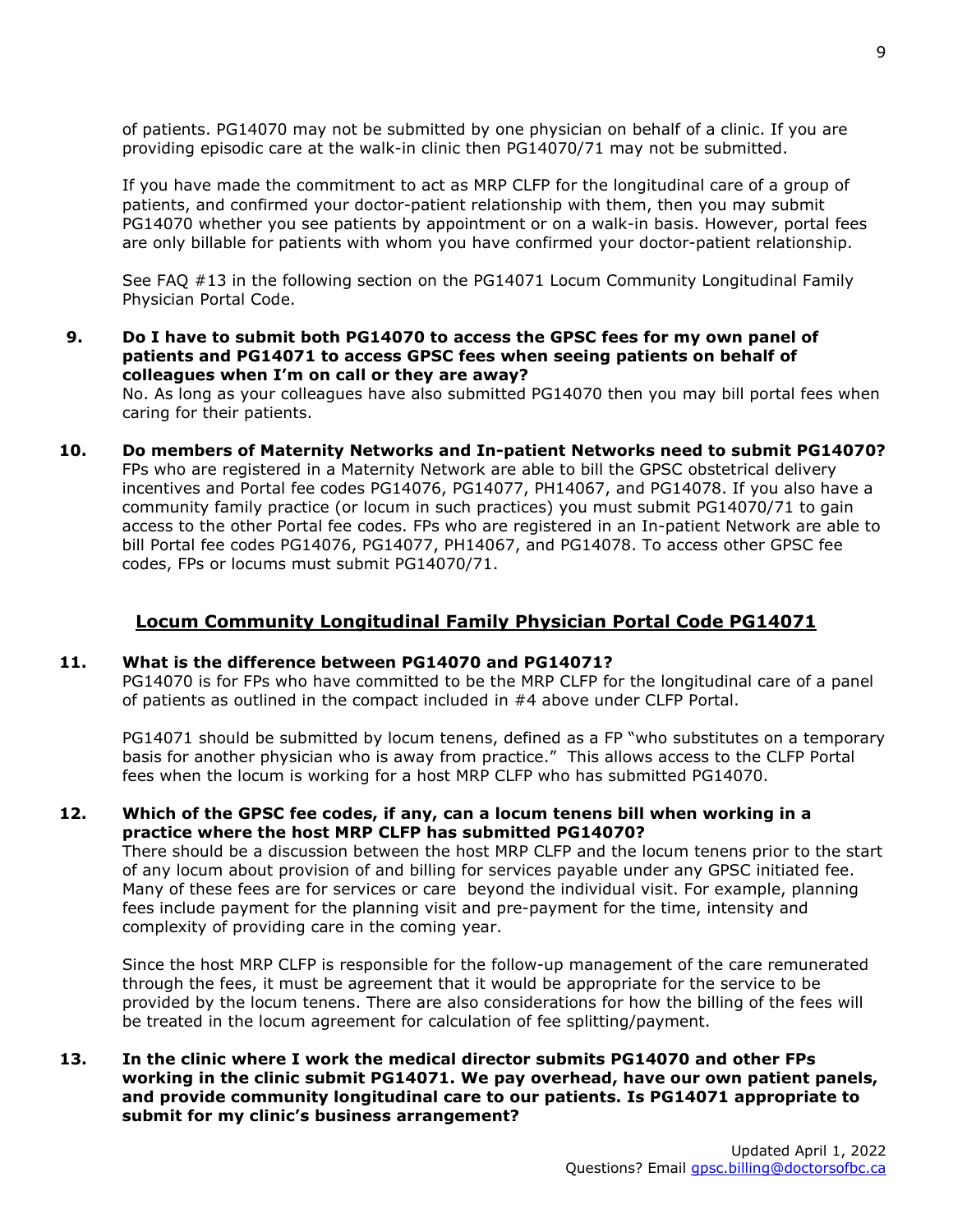In the situation described you are not acting as a locum tenens, defined in the [GPSC Preamble](https://gpscbc.ca/sites/default/files/uploads/GPSC_Preamble-Billing-Guide_20211001.pdf) as " a physician with appropriate accreditation who substitutes on a temporary basis for another physician who is away from practice." If you have made the commitment to providing MRP longitudinal care to your panel of patients, as outlined in #7 above under CLFP Portal, you should submit PG14070. This will also mean you will be eligible for the Community Longitudinal Family Physician payment assuming all other criteria are met.

# **Long Term Care Portal (PG14072)**

#### **14. How do I submit the Long Term Care Portal Code (PG14072)?**

To submit code PG14072 use diagnostic code **780** and the following program "Patient" demographic information:

| PHN:             | 975 303 5697    |
|------------------|-----------------|
| Patient Surname: | Portal          |
| First name:      | <b>GPSC</b>     |
| Date of Birth:   | January 1, 2013 |
| ICD9 code:       | 780             |

The Long Term Care (LTC) Portal Code PG14072 should be submitted once at the beginning of each calendar year by FP who has a focused practice in long term care facilities and is not working as a Community Longitudinal Family Physician (as defined in the [GPSC Preamble\)](https://gpscbc.ca/sites/default/files/uploads/GPSC_Preamble-Billing-Guide_20211001.pdf) in a community-based physician office or clinic.

Once processed by MSP, this will allow access to the fees outlined in question two below for the balance of that calendar year.

#### **15. What are the fees available to FPs who submit PG14072?**

Fees that are available to the FPs who have submitted PG14072 include:

- PG14076 FP-Patient Telephone Management Fee
- PG14077 FP Conference with Allied Care Provider and/or Physician per 15 minutes or greater portion thereof
- PH14067 FP Brief Clinical Conference with Allied Care Provider and/or Physician
- PG14078 FP Email/Text/Telephone Medical Advice Relay Fee
- PG14050, PG14051, PG14052, PG14053 Chronic Disease Management Fees

#### **16. What if I qualify for the Community Longitudinal Family Physician Portal Code (PG14070) or Locum Community Longitudinal Family Physician Portal Code (PG14071), do I also have to submit the Long Term Care Portal Code (PG14072) for my long term care patients?**

No. If you are working as a Community Longitudinal Family Physician (as defined in the [GPSC](https://gpscbc.ca/sites/default/files/uploads/GPSC_Preamble-Billing-Guide_20211001.pdf)  [Preamble\)](https://gpscbc.ca/sites/default/files/uploads/GPSC_Preamble-Billing-Guide_20211001.pdf) in a community-based physician office or clinic, then you would have access to all of the GPSC fee codes already and do not need to bill the LTC Portal.

#### **17. I didn't know that I could bill the Chronic Disease Management fee codes (PG14050- 53) for my long term care patients, is this new?**

Patients in long term care facilities may be eligible for CDM fees provided that they meet the requirements of the CDM fee. Clinical judgment is needed in determining the appropriateness of following clinical practice guidelines in patients with dementia or very limited life expectancy.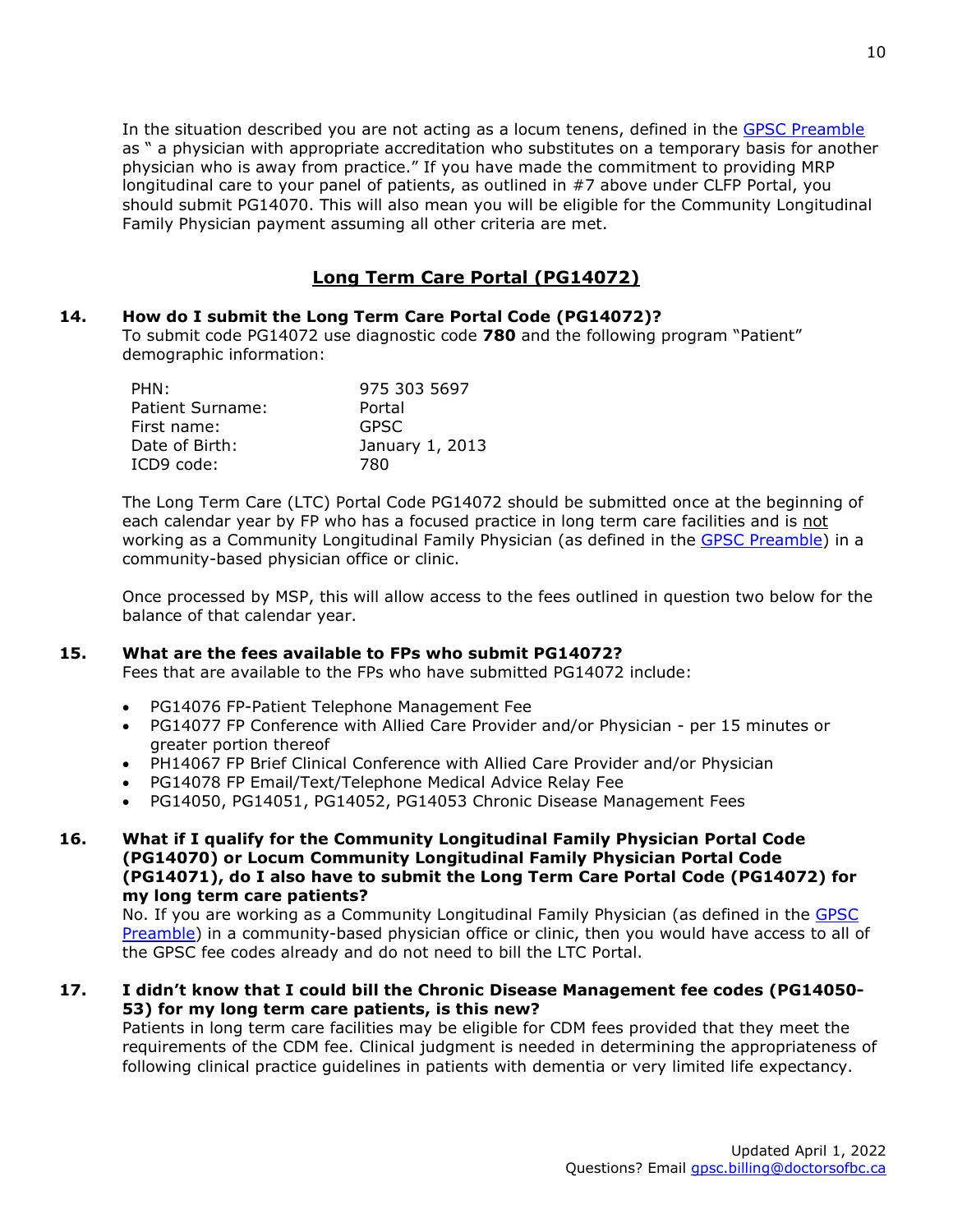## **CLFP New Patient Intake Fee (PH14041)**

**18. Can I bill PH14041 with a virtual visit when seeing a patient for the first time where I discussed the doctor-patient [compact?](https://gpscbc.ca/sites/default/files/uploads/Incentive%20Program%20Compact%20Family%20physician-patient%20%28ID%20269971%29.pdf)** 

Yes, PH14041 can be billed with an in-person or virtual visit.

**19. Can I bill PH14041 for a visit with a newborn baby of an existing patient?**

Yes, PH14041 can be billed when the visit is with a newborn baby, this is considered a new patient that you are taking on. The doctor-patient compact will need to be completed with the parent.

**20. Do my patients need to sign the doctor-patient compact?** 

No, patients do not need to sign the compact, however, FPs will need to document that the contents of the compact were discussed (e.g. Chart note: Compact reviewed with patient).

**21. Can I bill PH14041 for a new patient who has been admitted into long term care/assisted living?**

Yes, PH14041 can be billed by CLFPs who have submitted 14070 and work in LTC in addition to their community longitudinal practice. Because PH14041 is behind the CLFP Portal 14070, it may not be billed by FPs with a focused practice in LTC who must submit portal code 14072.

**22. What ICD-9 code do I submit when billing PH14041?**

Use the same ICD-9 code you used for the patient visit.

- **23. I was on a parental leave, and my locum saw a new patient during my leave. When I come back and see the patient for the first time myself can I bill PH14041?**  Yes, you can bill PH14041 once you meet the patient and review the doctor-patient compact with them. Note that a locum cannot bill PH14041, as this fee is behind the CLFP Portal 14070, and not available behind the Locum CLFP Portal 14071.
- **24. My colleague is leaving our group practice to practice elsewhere, and I will be taking on their patients when they depart. Can I bill PH14041 when I see these patients?** If a physician colleague in a group practice leaves/retires, and you take on some of their patients, when the patients has their first visit with you and you confirm the doctor-patient compact 14041 can be billed. If you previously saw the patient, while covering for your physician colleague, then a claim note record should be submitted (e.g. *previously saw patient while covering for colleague, now taking on MRP role*).
- **25. I was a locum in a practice and saw a patient six months prior, then joined the practice to take on a panel of my own patients. Can I bill PH14041 for the patients I previously saw as a locum?**

Yes, when you have your first visit with the patient as your own patient and discuss the compact, you may bill 14041. A claim note record should be submitted with the claim (e.g. *previously saw patient as locum and now taking on MRP role*).

**26. I am working in a mixed walk-in and longitudinal practice and have previously seen a patient for episodic care, but am now taking on the MRP role for the patient's longitudinal care. Can I submit 14041 when I take on the MRP role and review the compact with the patient?**

Yes, when you have your first visit with the patient as your own patient and discuss the compact, you may bill 14041. A claim note record should be submitted with the claim (e.g. *previously saw patient for episodic care and now taking on MRP role*).